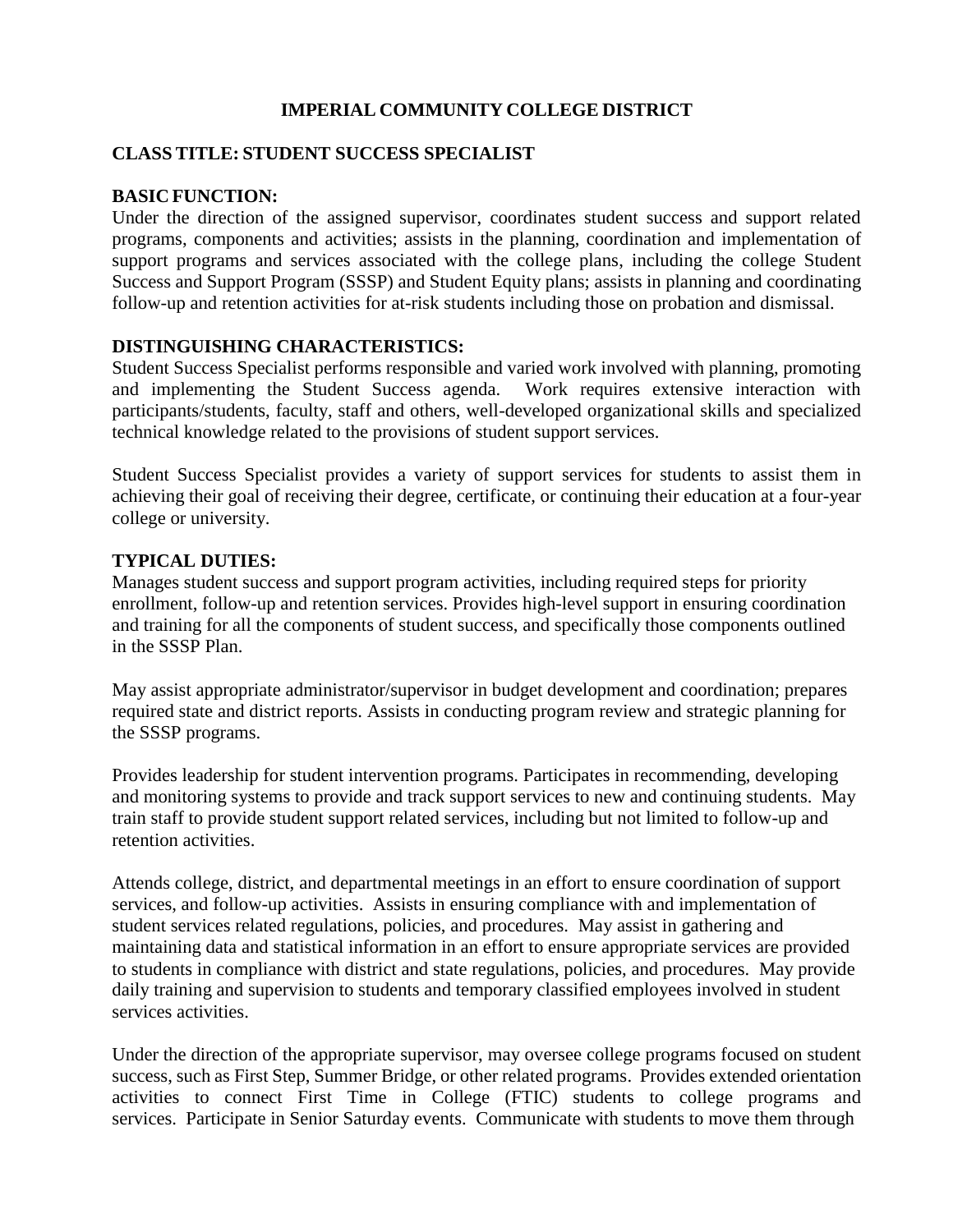#### **STUDENT SUCCESS SPECIALIST page 2**

the Steps to Success and core services of Assessment and educational planning. Assist with professional development activities for faculty and staff to support student success and SSSP. Provides transition workshops and activities for entering students coming directly from high school.

## **KNOWLEDGE AND ABILITIES:**

Knowledge of elements of correct English usage, spelling and vocabulary; letter and report writing procedures; and general office operations. Knowledge of computers, including word processing, Internet usage, maintaining and updating web pages, and database management. Knowledge of the objectives of the SSSP requirements and familiarity with components of a California community college; college programs and student services; and practices and trends in serving diverse and first-generation student populations.

Knowledge of techniques of fact finding and interviewing. Knowledge of general student services procedures; organization, functions and activities of a community college; and principles of leadership. Knowledge of academic support and student outreach and retention program design.

Skills in listening and asking appropriate questions; an awareness of others' reactions and an ability to adjust actions accordingly. Skill in identifying the nature of problems; developing approaches for implementing an idea or solution to a problem; and in evaluating the likely success of an idea in relation to the demands of the situation. Skill in developing a systems approach to problemsolving. Skill in communicating effectively with others orally and in writing as indicated by the needs of the audience; understanding written sentences and paragraphs in work related documents; and in working in a diverse community college environment.

The ability to perform the basic functions of the position; sustain regular work attendance; work cooperatively and effectively with the public, students, faculty and staff; exercise initiative and good judgment; work as a member of a team; and meet schedules and time lines. The ability to maintain accurate and complete records; and explain and interpret the function of matriculation and student support services. The ability to understand and carry out oral and written directions; read and understand information and ideas presented in writing; and speak to large groups. The ability to accept assigned procedures toward completion of tasks as well as assign tasks to others and provide appropriate supervision including feedback; compile data and prepare reports; and analyze and solve problems. The ability to make responsible decisions affecting students and student programs; effectively communicate college and district standards and procedures to students and the public; coordinate, plan, and schedule various activities and events; and advise and guide large groups in organizational functions.

#### **EDUCATION AND EXPERIENCE:**

Bachelor's degree in psychology, sociology, counseling, education, or related fields from an accredited college or university. Two years of responsible experience in student services on a college campus or in a community agency that provides services to students, young adults, or diverse community members.

**LICENSES AND OTHER REQUIREMENTS:** Valid California driver's license.

#### **IMPERIAL VALLEY COLLEGE AUGUST 2014**